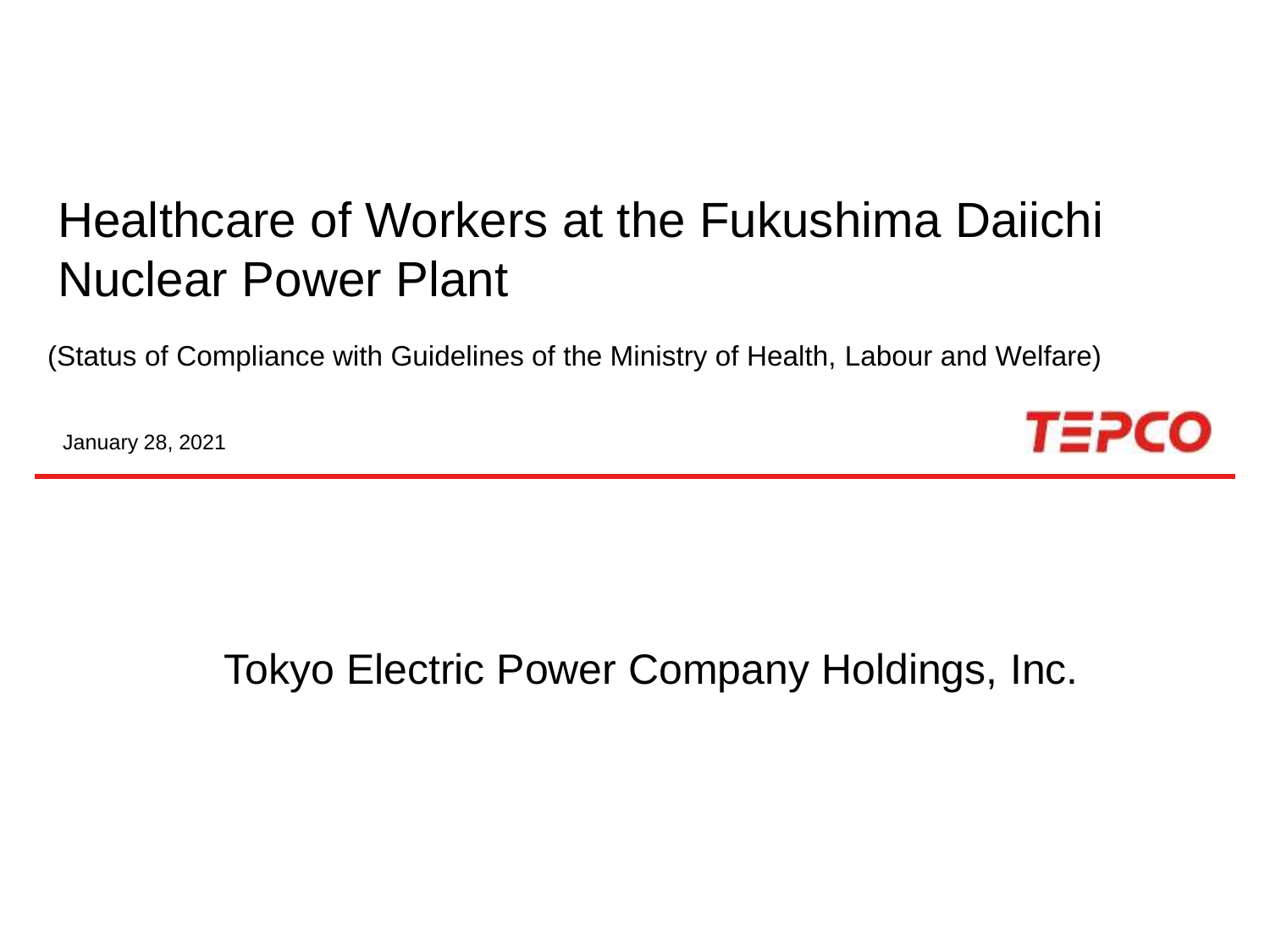

## **As measures for the healthcare of the workers at the Fukushima Daiichi Nuclear Power Plant, the primary contractors and TEPCO have established and are using a system to address the following workers.**

- ・Target: Workers who have been determined through medical examinations to **"require thorough examinations," "require medical treatment," or "require continued medical treatment."** \*1
- ・Purpose: Ensuring that the above workers **have consulted a doctor and, as needed, have been subject to appropriate work-related relief measures.**
- \*1 Applicable laws and regulations require that radiation workers should receive medical examinations before they start working as radiation workers and subsequently twice a year. Each determination of the above is based on the results of these medical examinations.

#### <Background>

- As a response to the guidelines of the Ministry of Health, Labour and Welfare, we started to use the system in July/August 2016 (partially in August), with assistance from the primary contractors and using the specific goals and guidance provided by the University of Occupational and Environmental Health, Japan.
- For the time being, the status of health management will be checked based on quarterly reports from each primary contractor.

(Starting with the 2nd quarter of FY 2016, the status of health management has been reported at meetings by the office for meetings of the team for addressing decommissioning and contaminated water issues.)

• **This report contains information about the health management status in the 2nd quarter of FY2020 (covering the medical examinations for July–September) and about the follow-up statuses in the 1st quarter**  and earlier.  $\Rightarrow$  The summary is shown on pages 2 and 3.

#### [Specific Goals]

TEPCO and the primary contractors must ensure that the workers of the relevant subcontractors:

- 1) Receive necessary medical examinations on a periodic basis;
- 2) Consult a doctor if they have been determined through a medical examination to require medical treatment or a thorough examination;
- 3) Continue to receive necessary medical treatment at least while working at the site of the Fukushima Daiichi Nuclear Power Plant if they have been determined by a doctor to require medical treatment;
- 4) Are treated according to necessary actions including appropriate work-related relief measures based on the results of periodic medical examinations; and/or
- 5) Are subject to appropriate work-related relief measures, with their implementation status being continuously checked and the measures being continuously reviewed.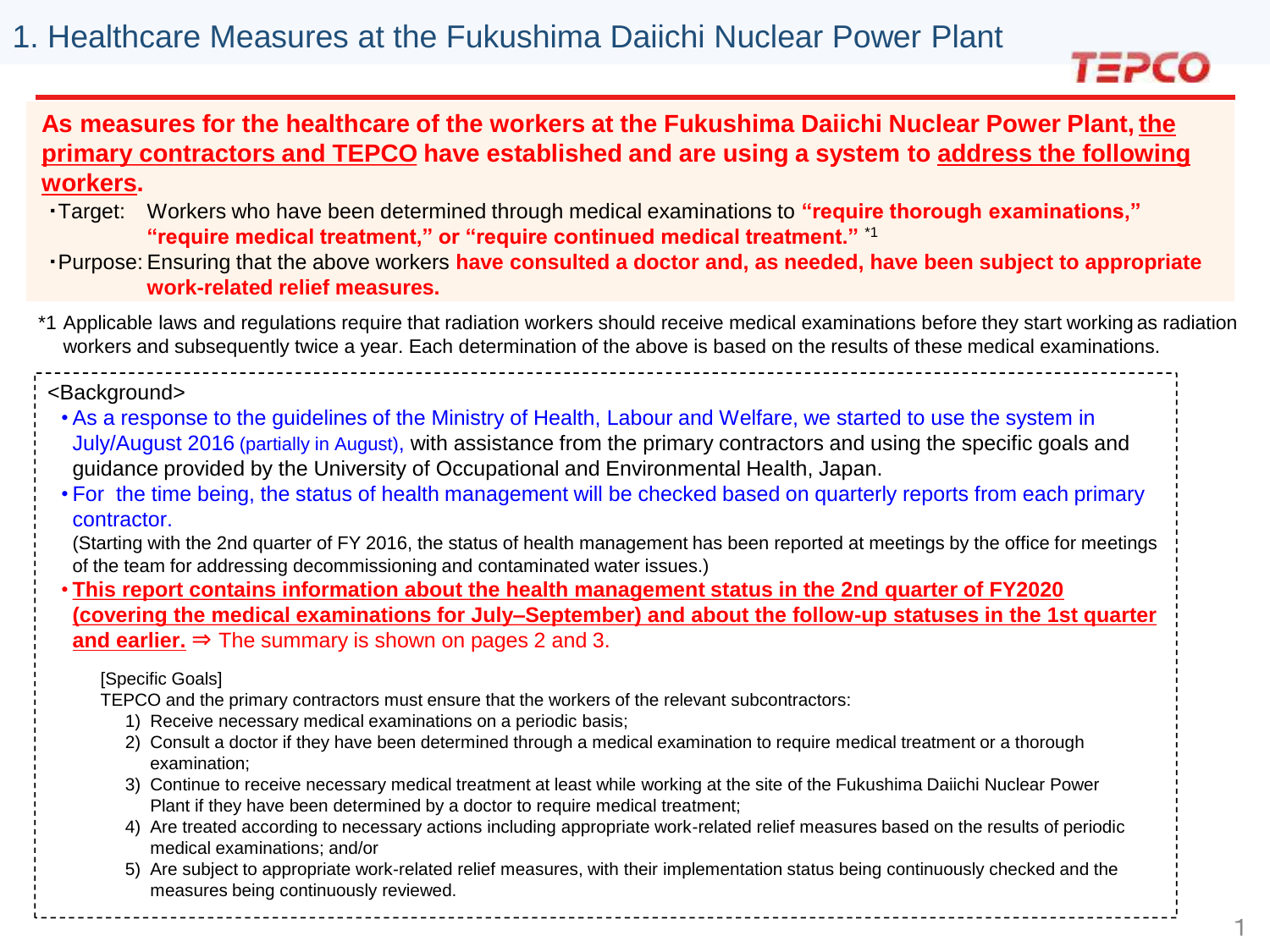#### 2. Results: Summarizing the Status of Management for Medical Examinations in the 2nd Quarter of FY2020 *TEPCO*

**Results: Summarizing the status of management for medical examinations conducted in the 2nd quarter (July–September)**

- **(1) The workers' reception of medical examinations and the results** [No. of offices covered: 51 (primary contractors: 49)]
	- A total of 3,585 workers received medical examinations during the period, and 235 workers (7% of all workers) were determined to "require thorough examinations". (950 workers (26% of all workers) were determined to "require thorough examinations," "require medical treatment," or "require continued medical treatment.")

## **(2) Status of those determined to "require thorough examinations"**

- The reports from the primary contractors indicated that 51% of the workers had already received thorough examinations and had been subject to appropriate work-related relief measures by the companies, as needed (A); if those who were expected to be subject to appropriate measures soon (B) were included, the achievement rate was 96%.
- All contractors are appropriately implementing the guidance and management under the established system.
- 4% of the workers concerned replied that they had not received medical examinations after they had been given guidance (C). Their subsequent statuses will be checked through the next reports for the 3rd quarter of FY2020.

・Number of workers determined to "require thorough examinations": 235 **Status** A (workers have received thorough exams and, as necessary, the

- companies have applied appropriate work-related relief measures to the workers) and the workers of the workers of the workers of the workers of the workers of the theorem of the  $121$
- B (Workers are undergoing examinations) 105
- C (Workers have not yet received thorough exams after guidance) 9
- ⇒ The primary contractors are appropriately reporting the statuses, indicating that the systems built by them are effectively functioning, and are even able to identify how the workers are addressed by the relevant subcontractors.



Note: The numbers of workers indicated are simple sums of those reported from each company. Some workers may have been counted more than once if they were relocated or if the system counted workers on a per medical examination category. The same applies to the figures on the next page.